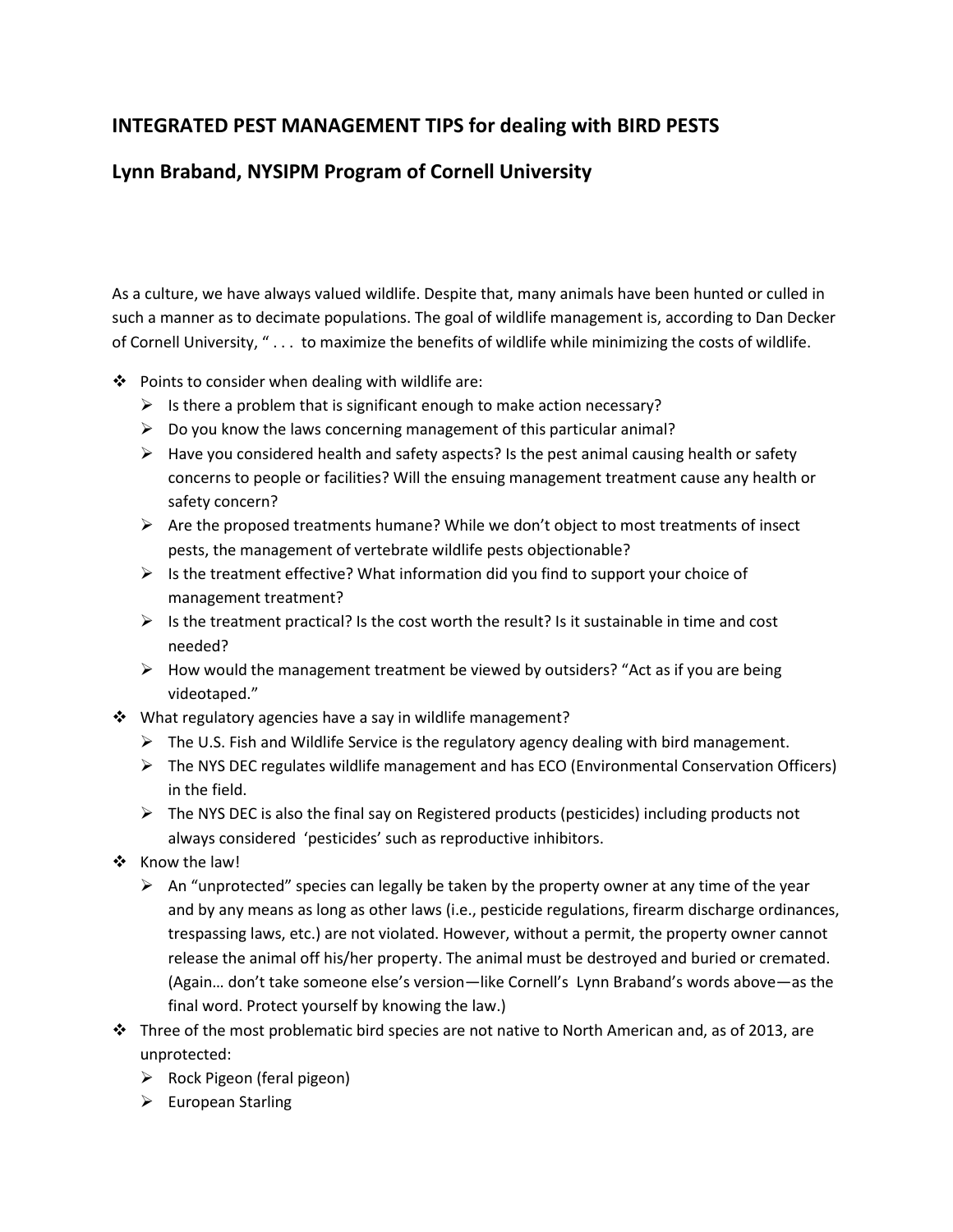- $\triangleright$  House Sparrow (English Sparrow)
- \* Know the legal status of any bird you deal with:
	- $\triangleright$  A "protected" bird species cannot be destroyed, captured, and/or removed without permits. This applies to adult and young birds as well as viable eggs
- Many other "pest" bird species are native to North America, and are protected:
	- $\triangleright$  Gulls
	- $\triangleright$  Swallows
	- Canada Geese
	- $\triangleright$  House Finch (note: female house finch can be confused with house sparrows)
- $\cdot \cdot$  The Monk Parakeet, a new pest due to its nesting preference for power lines, is not protected and is spreading to the northeast
- Communicate with your constituency
	- $\triangleright$  Written expectations/policy should be made accessible and clear to people affected by or in proximity to the bird pest
	- $\triangleright$  Example: Prohibiting the feeding of wild birds—this is especially problematic for gulls, geese, and pigeons

## BIRD MANAGEMENT –Options for EXTERIORS

- $\triangleright$  Exclusion
- $\triangleright$  Fear-provoking stimuli
- $\triangleright$  Chemical repellants
- $\triangleright$  Trapping
- $\triangleright$  Translocation
- $\triangleright$  Reproduction inhibition
- $\triangleright$  Avitrol
- $\blacktriangleright$  Habitat manipulation
- Exclusion methods include:
	- $\triangleright$  Netting
	- $\triangleright$  Spikes (Generic name; see particular brands)
	- $\triangleright$  Post-and-wire, great on ledges and roof peaks, work well with pigeons
	- $\triangleright$  Electrified systems
	- $\triangleright$  Suspended strips/air curtains (note: new concerns about PVC in strips are now limiting their use)
	- $\triangleright$  Grid and parallel wires, work well on flat roofs and need only be 15-20' apart
	- $\triangleright$  Miscellaneous items such as the 'spider'
- ❖ Fear-provoking stimuli is the second most-used option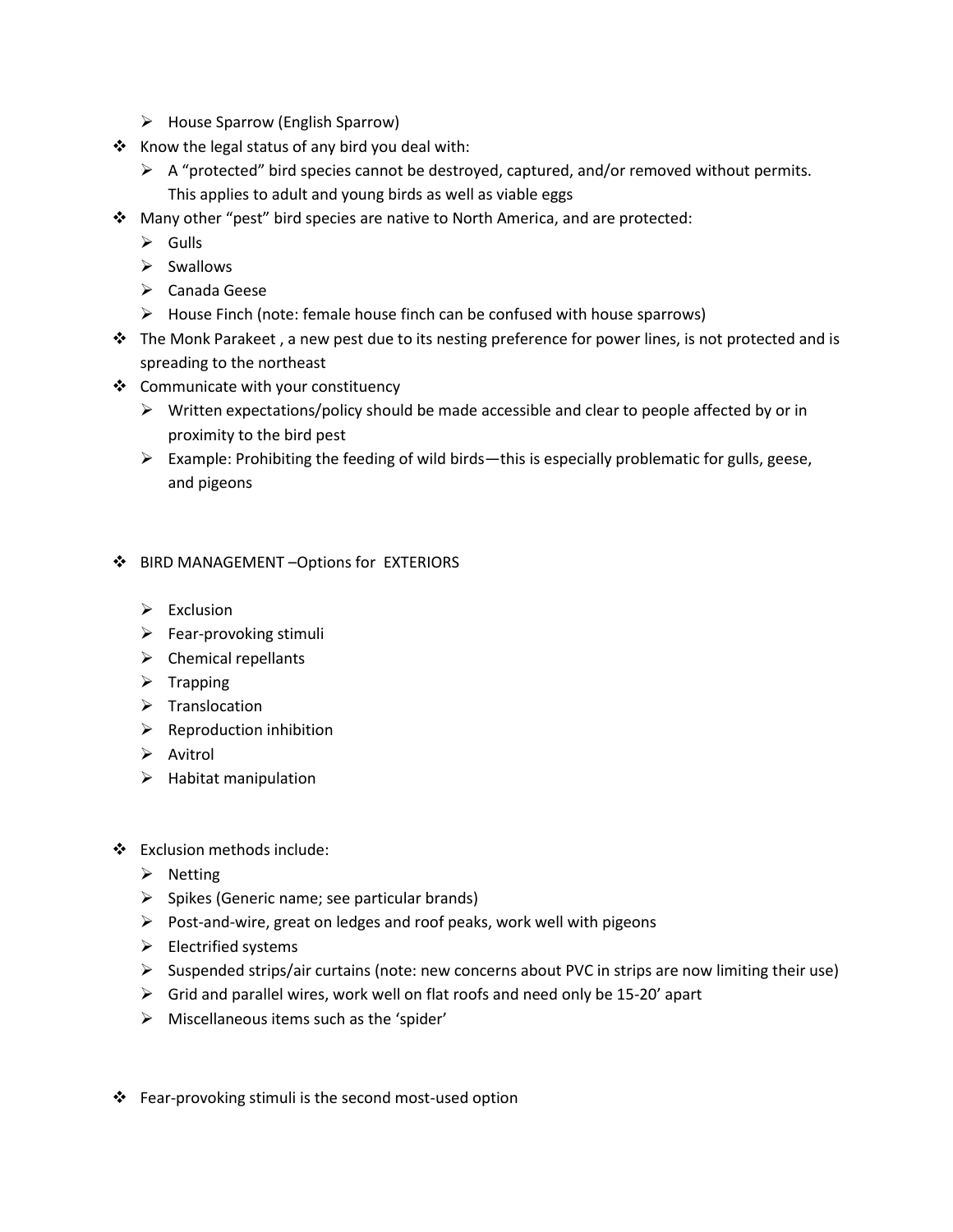- $\triangleright$  NOTE: Habituation is always a concern—alternate uses of any fear-provoking stimuli to reinforce the effect
- $\triangleright$  'Simple' devices: Big Eye decoy, Replica predators such as owls and coyote
- $\triangleright$  Heli-kites have been quite successful with gulls
- $\triangleright$  Miscellaneous items such as mylar tape, reflective devices and 'scary man' inflatables
- $\triangleright$  Pellet/ Noise guns
- $\triangleright$  Auditory stimuli (distress calls or predator calls) used on timers (random is best). Some stimuli are audible to humans, some are not and therefore have increasing regulation
- $\triangleright$  Herding dogs—trained dogs, most often Border Collies, have been used successfully on school grounds and golf courses
- $\triangleright$  Abatement falconry is a new trend
- $\triangleright$  Lasers have been proven efficient but use carefully
- $\triangleright$  Delaying habituation: movement is more likely to work, install and uninstall to reduce predictable responses. Use reinforcement such as the use of scarecrows in rain jackets supplemented by actual farmers in rain gear using pellet guns
- Additional Control Options:
	- $\triangleright$  Chemical repellant. These are registered products and work but can be hazardous to birds
	- $\triangleright$  Bird Foggers: a taste repellant that coats surfaces
	- $\triangleright$  Bird Traps: trapped birds may not be transferred elsewhere and are generally destroyed
	- $\triangleright$  Translocation: trapped birds are moved to other areas but not outside your property
	- $\triangleright$  Reproduction inhibitors such as damaging eggs (covering with oil or creating a pin-prick hold in shell)
	- OvoControl registered for pigeon and geese; reduces next generation but does not reduce current generation
	- $\triangleright$  Avitrol- registered as a scare product; affected birds act wildly and scare others away
	- $\triangleright$  Habitat manipulation: painting wooden siding, eaves and soffets, or adding fencing or wires to reduce the suitability of a building or field
- Exterior Bird Management: The Bottom Line
	- $\triangleright$  Use a combination of approaches –no ONE method will work
	- $\triangleright$  Each situation is likely different—be a problem solver
	- $\triangleright$  Birds will adapt and change their behavior!
	- $\triangleright$  Monitoring and preventive maintenance is important
- ❖ BIRD MANAGEMENT Options for INTERIORS
- Most common "interior" pest birds (most are unprotected species):